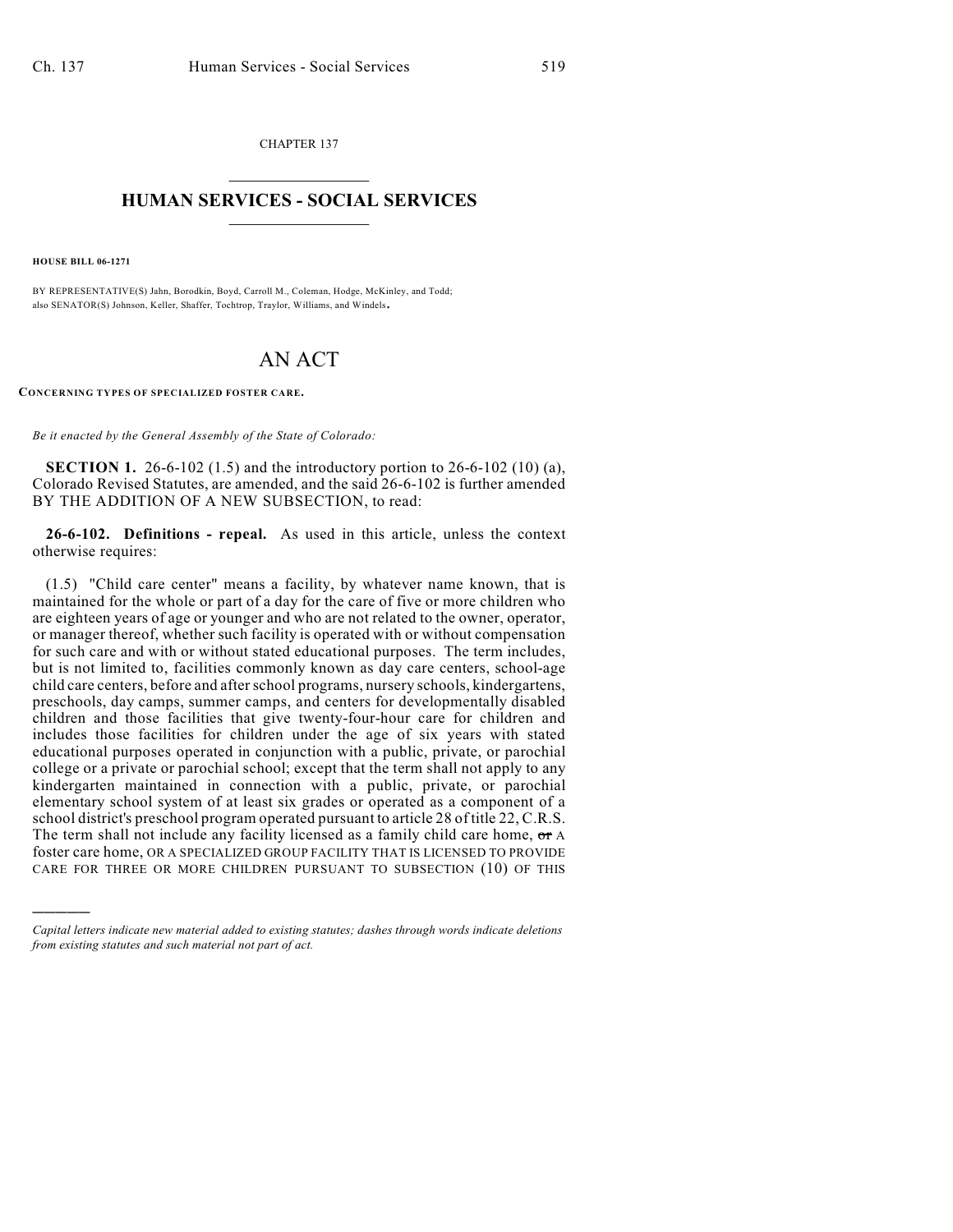SECTION, BUT THAT IS PROVIDING CARE FOR THREE OR FEWER CHILDREN WHO ARE DETERMINED TO HAVE A DEVELOPMENTAL DISABILITY BY A COMMUNITY CENTERED BOARD OR WHO ARE DIAGNOSED WITH A SERIOUS EMOTIONAL DISTURBANCE.

(10) (a) "Specialized group facility" means a facility sponsored and supervised by a county department or a licensed child placement agency for the purpose of providing twenty-four-hour care for five THREE or more children, but fewer than twelve children, whose special needs can best be met through the medium of a small group and who are:

(12) "TREATMENT FOSTER CARE" MEANS A CLINICALLY EFFECTIVE ALTERNATIVE TO RESIDENTIAL TREATMENT FACILITIES THAT COMBINES THE TREATMENT TECHNOLOGIES TYPICALLY ASSOCIATED WITH MORE RESTRICTIVE SETTINGS WITH A NURTURING AND INDIVIDUALIZED FAMILY ENVIRONMENT.

**SECTION 2.** 26-6-104 (9) (b), Colorado Revised Statutes, is amended to read:

**26-6-104. Licenses - out-of-state notices and consent.** (9) The state department is strongly encouraged to examine and report to the general assembly on the benefits of licensing any private, nonprofit child placement agency that is dedicated to serving the special needs of foster care children through services delivered by specialized foster care parents in conjunction with and supported by staff of the child placement agency. Such child placement agencies examined shall be able to:

(b) Provide a form of specialized foster care including, but not limited to, the following types of care:

- (I) (Deleted by amendment, L. 2003, p. 1874, § 3, effective May 22, 2003.)
- (II) Medical foster care;
- (III) Respite foster care;
- (IV) (Deleted by amendment, L. 2003, p. 1874, § 3, effective May 22, 2003.)
- (V) Therapeutic foster care; and
- (VI) Developmentally disabled foster care; AND
- (VII) TREATMENT FOSTER CARE.

**SECTION 3.** 26-6-104.5 (4), Colorado Revised Statutes, is amended to read:

**26-6-104.5. Compliance with local government zoning regulations - notice to local governments - provisional licensure.** (4) The provisions of this section shall not apply to any foster care home certified pursuant to this part 1 OR TO ANY SPECIALIZED GROUP FACILITY THAT IS LICENSED TO PROVIDE CARE FOR THREE OR MORE CHILDREN PURSUANT TO THIS PART 1 BUT THAT IS PROVIDING CARE FOR THREE OR FEWER CHILDREN WHO ARE DETERMINED TO HAVE A DEVELOPMENTAL DISABILITY BY A COMMUNITY CENTERED BOARD OR WHO HAVE A SERIOUS